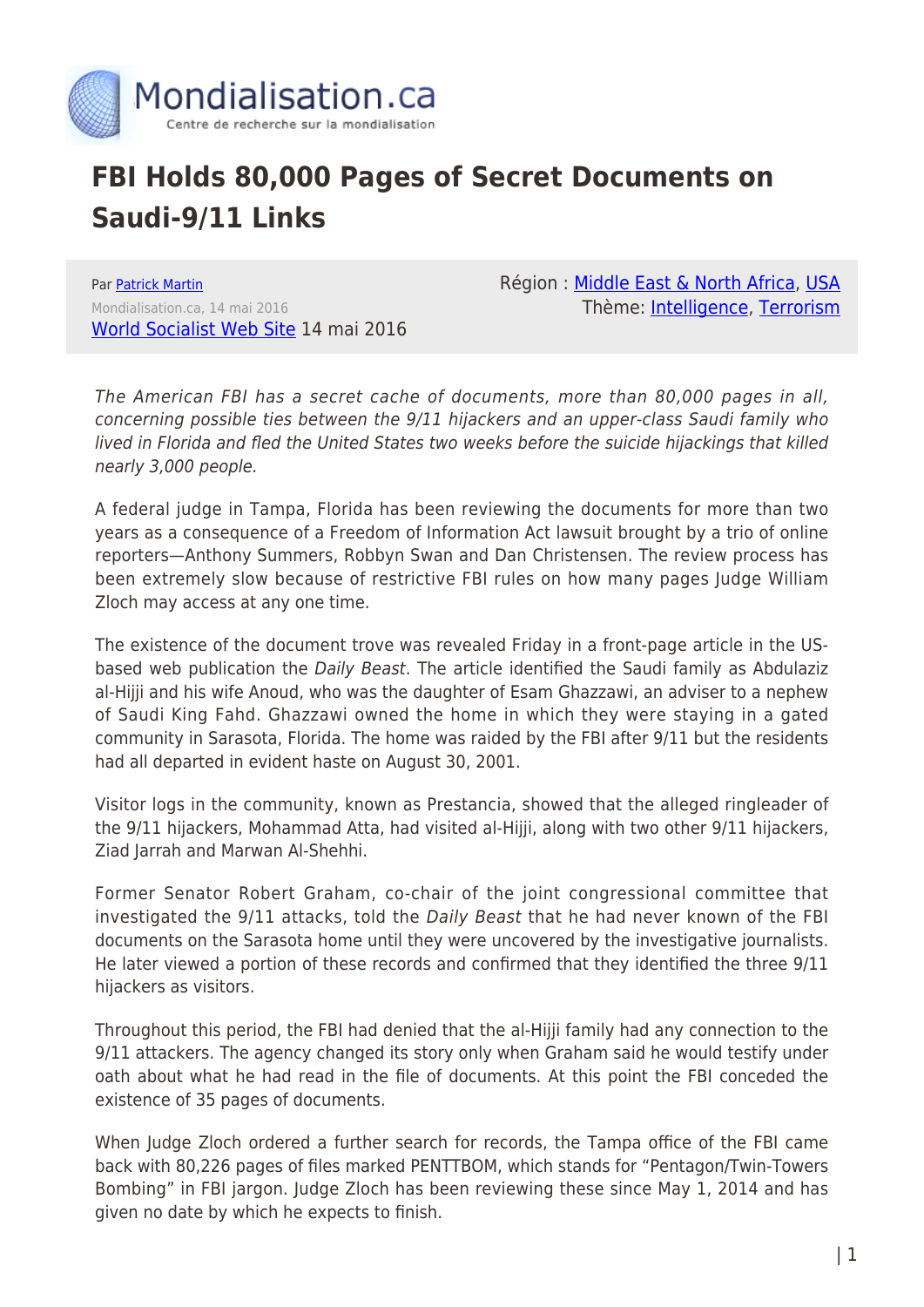The al-Hijji family exited its Sarasota home, leaving behind three cars, an open safe and disarray that suggested a hasty departure. The security guards at the gated community noted their departure, but did not consider it suspicious until the 9/11 attacks two weeks later.

The FBI initially made only a perfunctory response and did not open a formal investigation until eight months later, in April 2002, "based upon repeated citizen calls" about the conduct of the family during their stay in the United States. One of the few documents released said that this investigation "revealed many connections" between a member of the family "and individuals associated with the terrorist attacks."

The Daily Beast report adds to recent revelations of evidence of Saudi regime ties to the 9/11 hijackers that has been covered up by the US government under both the Bush and Obama administrations.

Graham has actively campaigned for the release of 28 pages of material on the Saudi-9/11 connection comprising an entire chapter of the joint congressional committee report on the 9/11 attacks in which he participated. This material has been withheld for more than 13 years. On April 10, Graham was the main witness interviewed by the CBS program "60 Minutes" in a segment on the continuing cover-up of Saudi-9/11 connections.

In an op-ed column this week in the Washington Post, Graham reiterated his demand for release of the 28 pages, noting that President Obama had promised a decision on declassifying the material by next month. Graham denounced CIA Director John Brennan, who responded to the "60 Minutes" program by publicly opposing any release of the 28 pages.

Also Friday, the Guardian newspaper published an interview with a former member of the bipartisan 9/11 Commission appointed by President George W. Bush, who flatly declared that there was extensive Saudi involvement in supporting the hijackers. Of the 19 perpetrators, 15 were Saudi citizens, most of them having recently arrived in the United States when they seized control of four jetliners on September 11, 2001.

Former Navy Secretary John Lehman, a Republican, told the newspaper: "There was an awful lot of participation by Saudi individuals in supporting the hijackers, and some of those people worked in the Saudi government." While only one Saudi consular official in Los Angeles, Fahad al-Thumairy, was implicated in supporting the hijackers, according to the official account, Lehman believes that at least five officials were involved.

Al-Thumairy was linked to the two hijackers who lived in San Diego before the 9/11 attacks, Nawaf al-Hazmi and Khalid al-Mihdhar, but he was deported rather than charged with a crime. The other five, whom Lehman did not name, "may not have been indicted, but they were certainly implicated. There was an awful lot of circumstantial evidence."

Another former 9/11 commissioner, who spoke to the Guardian without direct attribution, recounted what the newspaper called "a mostly unknown chapter of the history of the 9/11 commission: behind closed doors, members of the panel's staff fiercely protested the way the material about the Saudis was presented in the final report, saying it underplayed or ignored evidence that Saudi officials—especially at lower levels of the government—were part of an al-Qaida support network that had been tasked to assist the hijackers after they arrived in the US."